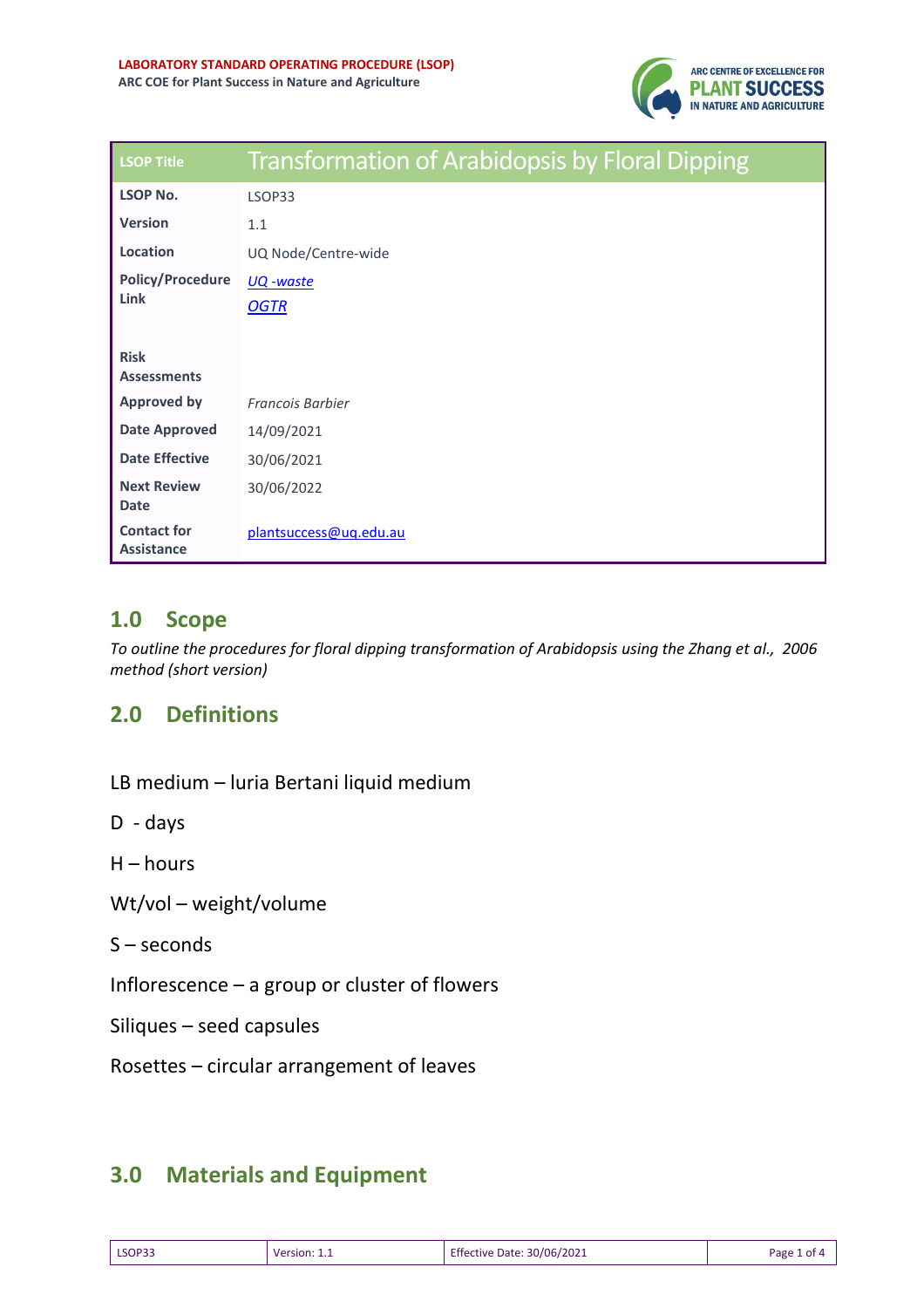- 1. Agrobacterium strain
- 2. Liquid LB medium
- 3. Appropriate antibiotics
- 4. Centrifuge
- 5. Sucrose
- 6. Stirring bar and plate
- 7. Pipette and pipette tips
- 8. Brushwet/Silwet
- 9. Plastic cover or plastic film
- 10. Wax Paper

#### **4.0 Prescribed Actions**

- 1. Start preparing the Agrobacterium strain that harbors the gene of interest in a binary vector by inoculating a single Agrobacterium colony into 5 ml liquid LB medium containing the appropriate antibiotics for binary vector selection. Incubate culture at 28 °C for 2 d
- 2. Use this feeder culture to inoculate a 500 ml liquid LB with the appropriate antibiotics and grow the culture at  $28^{\circ}$ C for 16–24 h. We exclusively use cells that grow to the stationary phase (OD B1.5–2.0).
- 3. Collect Agrobacterium cells by centrifugation at 4,000g for 10 min at room temperature, and gently resuspend cells in 1 volume of freshly made 5% (wt/vol) sucrose solution with a stirring bar.
- 4. Add Silwet L-77 (toxic) to a concentration of 0.02% (vol/vol) (100 ml per 500 ml of solution) and mix well immediately before dipping. Transfer the Agrobacterium cell suspension to a 500 ml beaker.

*NB in our lab we use Brushwet instead of Silwet.* 

5. Invert plants and dip aerial parts of the plants into the Agrobacterium cell suspension for 10 s with gentle agitation. We dip not only the inflorescences but also the rosette to soak shorter axillary inflorescences. Remove dipped plants from the solution and drain the treated plants for 3-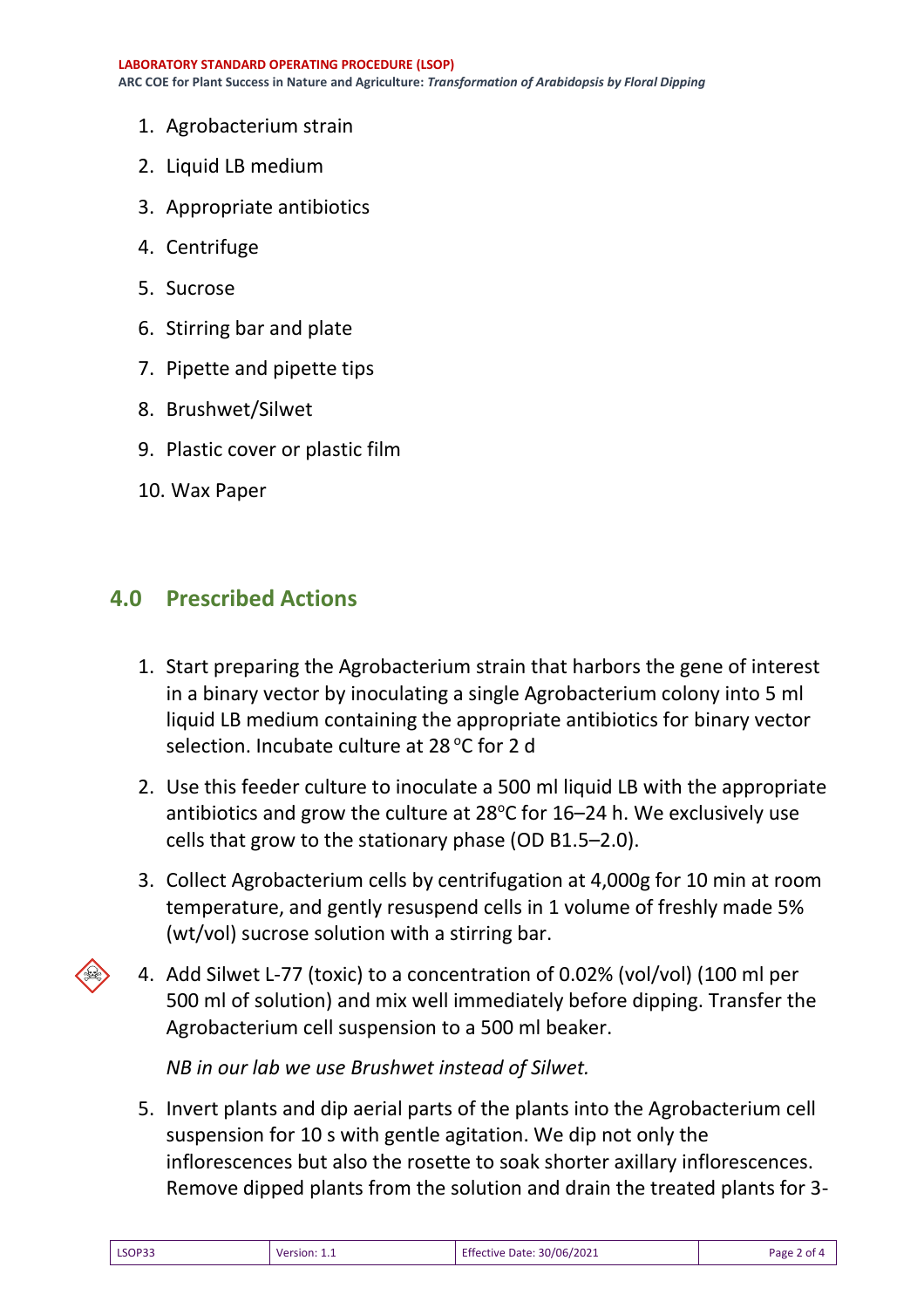5 s. A film of liquid coating the plants should then be visible (Fig. 1b appendix).

- 6. Cover dipped plants with a plastic cover or wrap them with plastic film. Lay down the treated plants on their sides for 16-24 h to maintain high humidity (Fig. 1c appendix)
- 7. Remove the cover next day (Fig. 1d appendix). Send the treated plants back to the greenhouse or the growth chamber, and allow them to grow normally for 1 month. Withhold watering when siliques turn brown. Wrap drying plants and loose bolts with a piece of wax paper such as Sample Sak or other means (Fig. 1e appendix).
- 8. Collect dry seeds

# **5.0 Appendix**

Read the full protocol before starting with this short version (the side notes are useful)

<https://www.nature.com/articles/nprot.2006.97>



| LSOP33 | Version:<br>_____ | <b>Effective Date: 30/06/2021</b> | Page<br>nt/ |
|--------|-------------------|-----------------------------------|-------------|
|        |                   |                                   |             |